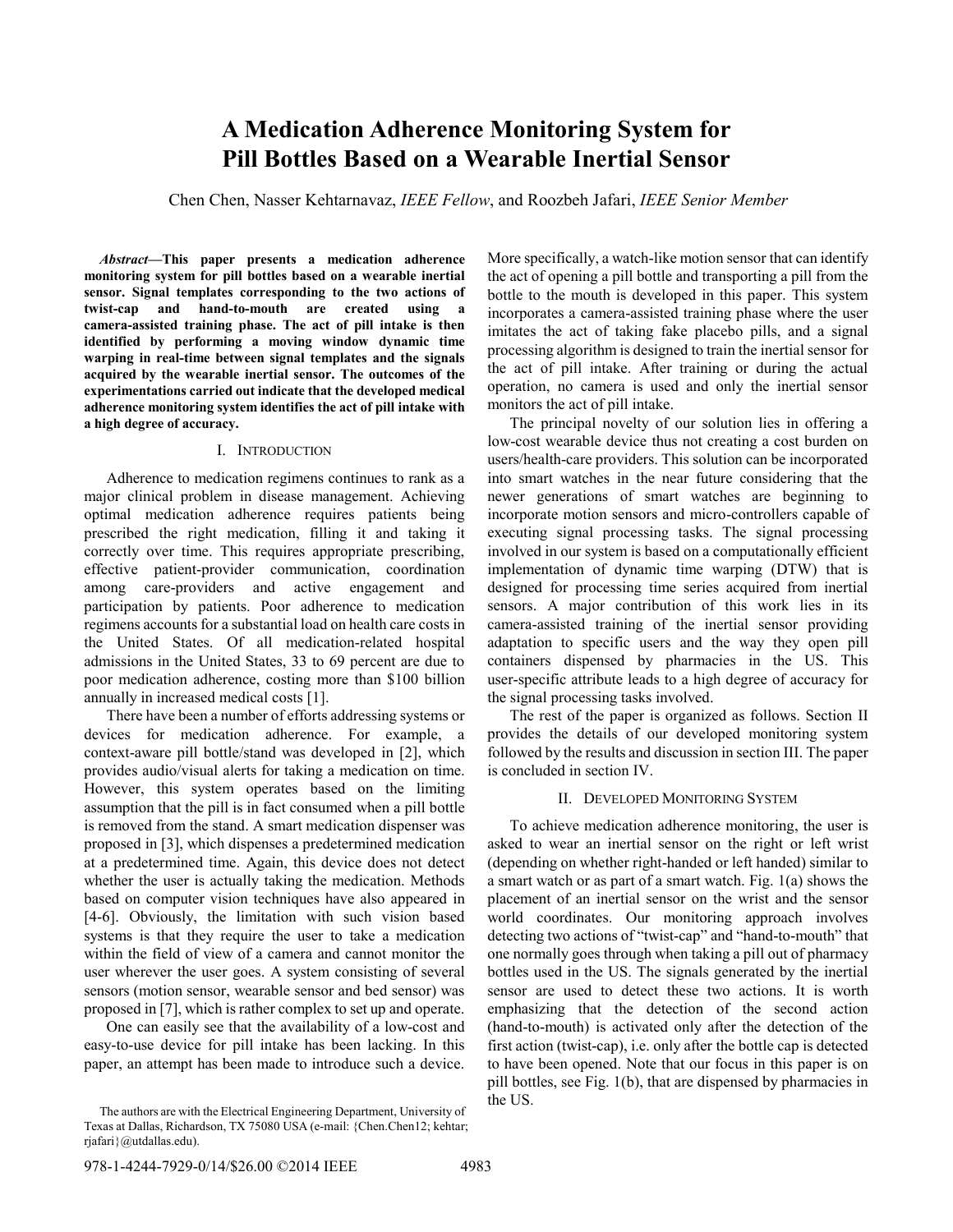## *A. Training Phase or Signal Template Setup*

Kinect is a low-cost RGB-Depth camera (see Fig.  $1(c)$ ) introduced by Microsoft for human-computer interface applications[8]. The Kinect SDK software [9] allows tracking 20 body joints as illustrated in Fig. 1(d). In order to identify the portions of relatively long duration inertial sensor signals that correspond to the two actions of twist-cap and hand-to-mouth, users are asked to go through a training phase by sitting/standing in front of a Kinect camera. The Kinect camera is then used to automatically determine the start and end of the inertial signals corresponding to the two actions by tracking the joint positions via the SDK software. This software is programmed to detect the twist-cap action by using the positions of the left and right wrists denoted by  $P_{lw}(x_{lw}, y_{lw}, z_{lw})$  and  $P_{rw}(x_{rw}, y_{rw}, z_{rw})$ , and the hand-to-mouth action by using the positions of the right wrist (the roles are reversed for left-handed users), and the shoulder center denoted by  $P_{sc}(x_{sc}, y_{sc}, z_{sc})$ . More specifically, the pose detection which is a built-in function of the Kinect SDK is used to trigger the detection of the twist-cap or hand-to-mouth actions. In other words, the user is asked to start with his/her own pose  $\Psi$  before performing a twist-cap or hand-to-mouth action. The start and end of a twist-cap action is then determined sequentially by measuring the closeness between the two wrists via  $|x_{lw} - x_{rw}|$ . The procedure is provided as a pseudo-code in Algorithm 1. At the same time, the inertial sensor signals between the time stamps  $t_s$  and  $t_e$ are obtained to form a template of a user-specific twist-cap action. The detection of the hand-to-mouth action is achieved similarly. The start is determined by  $0 < y_{hc} - y_{rw} \leq \mu$  and the end is determined by  $y_{hc} - y_{rw} > \mu$ , where  $\mu = 15cm$  was experimentally found to work well across different users.



Figure 1. (a) Inertial sensor placement and the corresponding world coordinates, (b) twist-cap pill bottle, (c) Kinect camera and the corresponding world coordinates, (d) skeleton joints tracked by Kinect

This training phase allows creating inertial signal templates for the two actions of "twist-cap" and "hand-to-mouth". Basically, the Kinect camera is used during a training phase in order to obtain the inertial sensor signal segments which correspond to the two actions of interest by automatically time stamping the start and end of the actions. Fig. 2 shows an example of the segments of a sensor signal (x-axis acceleration) automatically determined by using the Kinect camera.

The training phase consists of the user taking a fake placebo pill a few times (*e.g.*, 5 times) in front of a Kinect camera the way he/she naturally does. Templates of the two

actions (twist-cap and hand-to-mouth) are then generated by taking averages of the signal segments that are automatically identified by the Kinect camera. Notice that all the signal segments of an action are re-sampled to have the same normalized length before averaging. Also, it is important to note that the training is user-specific which has a major impact on the monitoring accuracy reported later.

| Algorithm 1 Pseudocode for twist-cap detection                                                                                                                                                                                           |  |  |  |  |  |
|------------------------------------------------------------------------------------------------------------------------------------------------------------------------------------------------------------------------------------------|--|--|--|--|--|
| <b>Initialization</b> : twist start = false, twist end = false, $\sigma = 15cm$                                                                                                                                                          |  |  |  |  |  |
| if ( $\Psi$ pose detected) // only if $\Psi$ pose is detected, the signal processing begins                                                                                                                                              |  |  |  |  |  |
| twist $start = true$<br>// twist-cap detection                                                                                                                                                                                           |  |  |  |  |  |
| if (twist start = true)                                                                                                                                                                                                                  |  |  |  |  |  |
| <b>if</b> $( x_{lw} - x_{rw}  \leq \sigma)$ // indicating two hands are together                                                                                                                                                         |  |  |  |  |  |
| record time stamp $t_s$ for the inertial sensor signals                                                                                                                                                                                  |  |  |  |  |  |
| twist end $=$ true                                                                                                                                                                                                                       |  |  |  |  |  |
| end if                                                                                                                                                                                                                                   |  |  |  |  |  |
| end if                                                                                                                                                                                                                                   |  |  |  |  |  |
| if (twist $end = true$ )                                                                                                                                                                                                                 |  |  |  |  |  |
| <b>if</b> $( x_{lw} - x_{rw}  > \sigma)$ // indicating two hands are separated                                                                                                                                                           |  |  |  |  |  |
| record time stamp $t_e$ for the inertial sensor signals                                                                                                                                                                                  |  |  |  |  |  |
| end if                                                                                                                                                                                                                                   |  |  |  |  |  |
| end if                                                                                                                                                                                                                                   |  |  |  |  |  |
| end if                                                                                                                                                                                                                                   |  |  |  |  |  |
| 0.9<br>A1: twist-cap<br>A2: hand-to-mouth<br>$X$ -axis acceleration (g)<br>$\frac{1}{2}$ = $\frac{1}{6}$ = $\frac{1}{6}$<br>end start<br>start<br>end<br>$-0.9$<br>$\overline{2}$<br>10<br>12<br>14<br>8<br>6              8<br>Time (s) |  |  |  |  |  |

Figure 2. Segmented sensor signal using Kinect camera during training phase

## *B. Operation Stage or Signal Template Matching*

During the operation stage, the Kinect camera is removed and only the inertial sensor is used. This is because it is not practical to use the Kinect camera during actual operation as it is a stationary platform and it is not worn by the user while the inertial sensor is worn and carried by the user. The template signal gets matched to the signal from the inertial sensor in real-time. A sliding or moving window is used to do the matching with the template by utilizing the dynamic time warping (DTW) technique. DTW is known to be an effective matching algorithm for measuring similarity between two time series which may have different lengths or durations [10]. The window size is chosen to be the average length of the segmented signals during the training phase. Let  $w$  indicate the window size. For example, the sliding window can be shifted by  $w/4$  with the overlap of  $3w/4$  between neighboring windows.

## *C. Visual Verification or Ground Truth Generation*

To evaluate the performance of our developed system, a visual verification is done by using a video camera during the operation stage to record videos of the actions. The software developed in [11] is used to align the readings from the accelerometer with the video recording as the ground truth. Examples of the segmented signals obtained by visual verification of the two actions are shown in Fig. 3. The time stamps or sample indices indicating the start and end of the two actions are used to serve as the ground truth.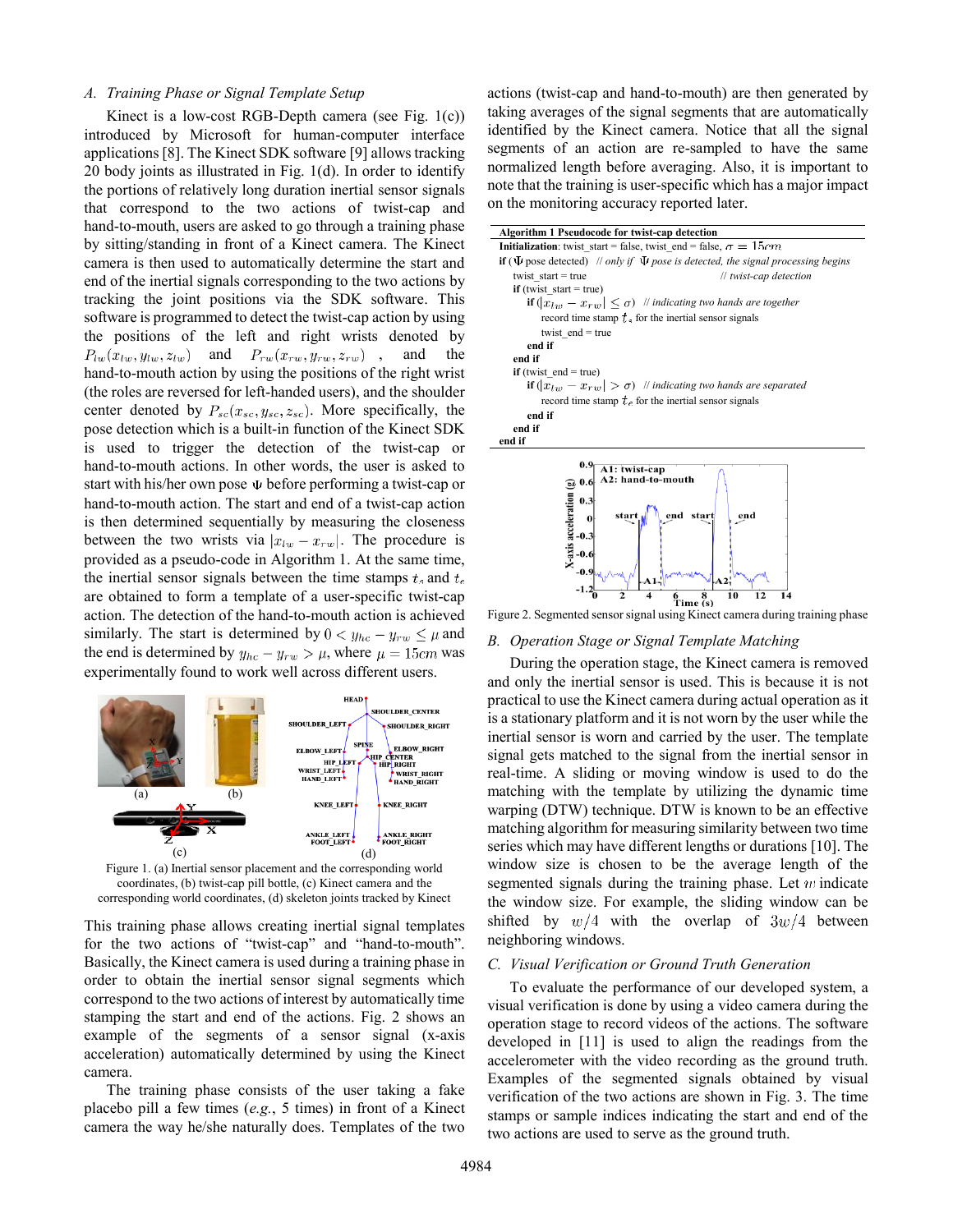### *D. Pill Intake Detection*

Since the twist-cap and hand-to-mouth actions take place sequentially for a pill intake, the system first tries to detect the twist-cap action. If the twist-cap action is detected, the system then tries to detect the hand-to-mouth action within a user-specified time duration (30 seconds considered in our experiments). It is reasonable to expect that the hand-to-mouth action gets performed after the twist-cap action within this time duration. If the hand-to-mouth action is not detected within this time duration, the system status returns to the detection of the twist-cap action. Note that when the system is attempting to detect the hand-to-mouth action after the twist-cap action has occurred, the detection of the twist-cap action also runs at the same time. If a new twist-cap action is detected within the time duration of 30 seconds, a new 30-second time duration for hand-to-mouth detection gets initiated. This sequential detection of the two actions leads to a high detection accuracy for the act of pill take.



Figure 3. Visual verification of (a) "twist-cap" and (b) "hand-to-mouth" actions using recorded video: solid and dashed vertical lines indicate the start and end of a "twist-cap"/ "hand-to-mouth" action (only the x-axis acceleration signal is displayed in the figure)

#### III. MONITORING RESULTS AND DISCUSSION

#### *A. Template Selection*

An experiment was first carried out by examining all the signals from an inertial sensor developed in the ESSP Lab including its 3-axis acceleration signals and its 3-axis angular velocity signals with the sampling rate of 200Hz [12]. The detection accuracies of the two actions are shown in Table I. In this table, TP denotes true positive, TN true negative, FP false positive, FN false negative, and 20 TP and 20 TN cases were considered for each action. The accuracy was found according to

$$
Accuracy = \frac{TP + TN}{TP + FP + TN + FN} \tag{1}
$$

 It was found that the acceleration signals provided more discriminatory power than the angular velocity signals for the two actions involved in pill intake. Therefore, the acceleration signals were used for the matching step. In other words, the template considered was a matrix of size  $3 \times N$ , where N denotes the length of the time series. Here, it is worth pointing out that it is possible to use only one signal template, *e.g.*, acceleration of the x-axis signal, for matching purposes if it is desired to achieve lower computational complexity for real-time signal processing. Note that each user may perform the two actions of pill intake differently. In other words, the template signal reflects the way a user performs pill intake or is user specific. Fig. 4 displays the template signals (3-axis accelerations) of a user for the two actions of "twist-cap" and "hand-to-mouth", respectively.

TABLE I. TWIST-CAP AND HAND-TO-MOUTH DETECTION ACCURACY USING DIFFERENT INERTIAL SIGNALS

| Template         | Accuracy      | FP             | FN             |  |  |  |  |
|------------------|---------------|----------------|----------------|--|--|--|--|
| Twist-cap        |               |                |                |  |  |  |  |
| $Acc-X$          | 92.5%         | 3              | $\mathbf{0}$   |  |  |  |  |
| Acc-Y            | 82.5%         | 5              | $\overline{c}$ |  |  |  |  |
| $Acc-Z$          | 92.5%         | 3              | $\mathbf{0}$   |  |  |  |  |
| $Acc-(X, Y, Z)$  | 95.0%         | $\overline{c}$ | $\mathbf{0}$   |  |  |  |  |
| Gyro-X           | 80.0%         | 7              | 1              |  |  |  |  |
| Gyro-Y           | 75.0%         | 8              | $\overline{c}$ |  |  |  |  |
| Gyro-Z           | 82.5%         | 6              | 1              |  |  |  |  |
| $Gyro-(X, Y, Z)$ | 80.0%         | 6              | $\overline{2}$ |  |  |  |  |
| $Acc + Gyro$     | 95.0%         | $\overline{c}$ | $\mathbf{0}$   |  |  |  |  |
|                  | Hand-to-mouth |                |                |  |  |  |  |
| $Acc-X$          | 97.5%         | 1              | $\mathbf{0}$   |  |  |  |  |
| Acc-Y            | 77.5%         | 7              | $\overline{c}$ |  |  |  |  |
| $Acc-Z$          | 90.0%         | $\overline{4}$ | $\mathbf{0}$   |  |  |  |  |
| $Acc-(X, Y, Z)$  | 97.5%         | 1              | $\mathbf{0}$   |  |  |  |  |
| Gyro-X           | 87.5%         | 5              | $\mathbf{0}$   |  |  |  |  |
| Gyro-Y           | 72.5%         | 7              | 3              |  |  |  |  |
| Gyro-Z           | 85.0%         | 6              | $\mathbf{0}$   |  |  |  |  |
| $Gyro-(X, Y, Z)$ | 92.5%         | $\overline{2}$ |                |  |  |  |  |
| $Acc + Gvro$     | 97.5%         | 1              | $\overline{0}$ |  |  |  |  |



Figure 4. Templates of acceleration signals for (a) "twist-cap" and (b) "hand-to-mouth" actions (A-X, A-Y and A-Z denote accelerations obtained from X, Y and Z axes of the accelerometer, respectively)

#### *B. Detection Accuracy*

To examine the detection accuracy, we carried out two sets of experiments. In the first set of experiments, five subjects (3 males and 2 females) were asked to perform the twist-cap action and the hand-to-mouth action sequentially and as naturally done for 20 times over a 20-minute time duration. The pill bottle used is the one normally dispensed by pharmacies in the US with one tightness level. No subjects suffered from hand jitters or tremors. A dataset was collected by considering 20 correctly done pill intake to form a positive set. In the second set of experiments, the act of pill intake was done incorrectly on purpose. More specifically, the following two realistic scenarios were considered: (i) the subjects were asked to twist the bottle cap, then close the bottle and put it away, and (ii) the subjects were asked to twist the cap of a water bottle, then drink the water. These realistic scenarios were considered to form the negative set.

Fig. 5 shows the DTW distances obtained by matching the templates to the signals within each sliding window. Solid and dashed vertical lines indicate the start and end of a twist-cap action, respectively, which were found by visual inspection or verification of the recorded video frames. In other words, the visual inspection was used to provide the ground truth actions. Circles indicate the DTW distances for the windows. The solid horizontal line denotes a detection threshold. A DTW distance smaller than the threshold indicated a twist-cap or a hand-to-mouth action. For easier visual appearance of the detection outcome, the DTW distances smaller than the threshold were assigned a value of 1, and 0 otherwise, to